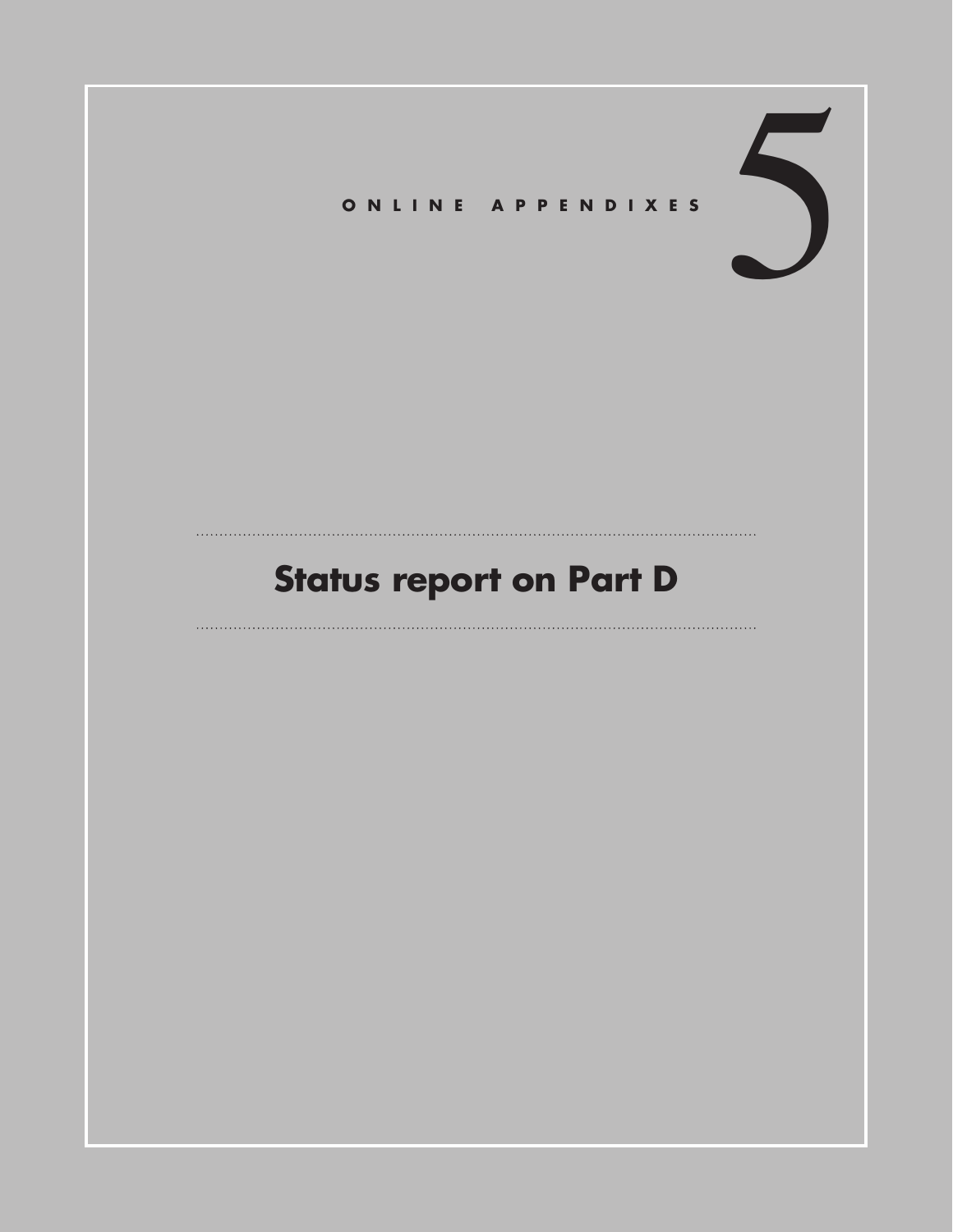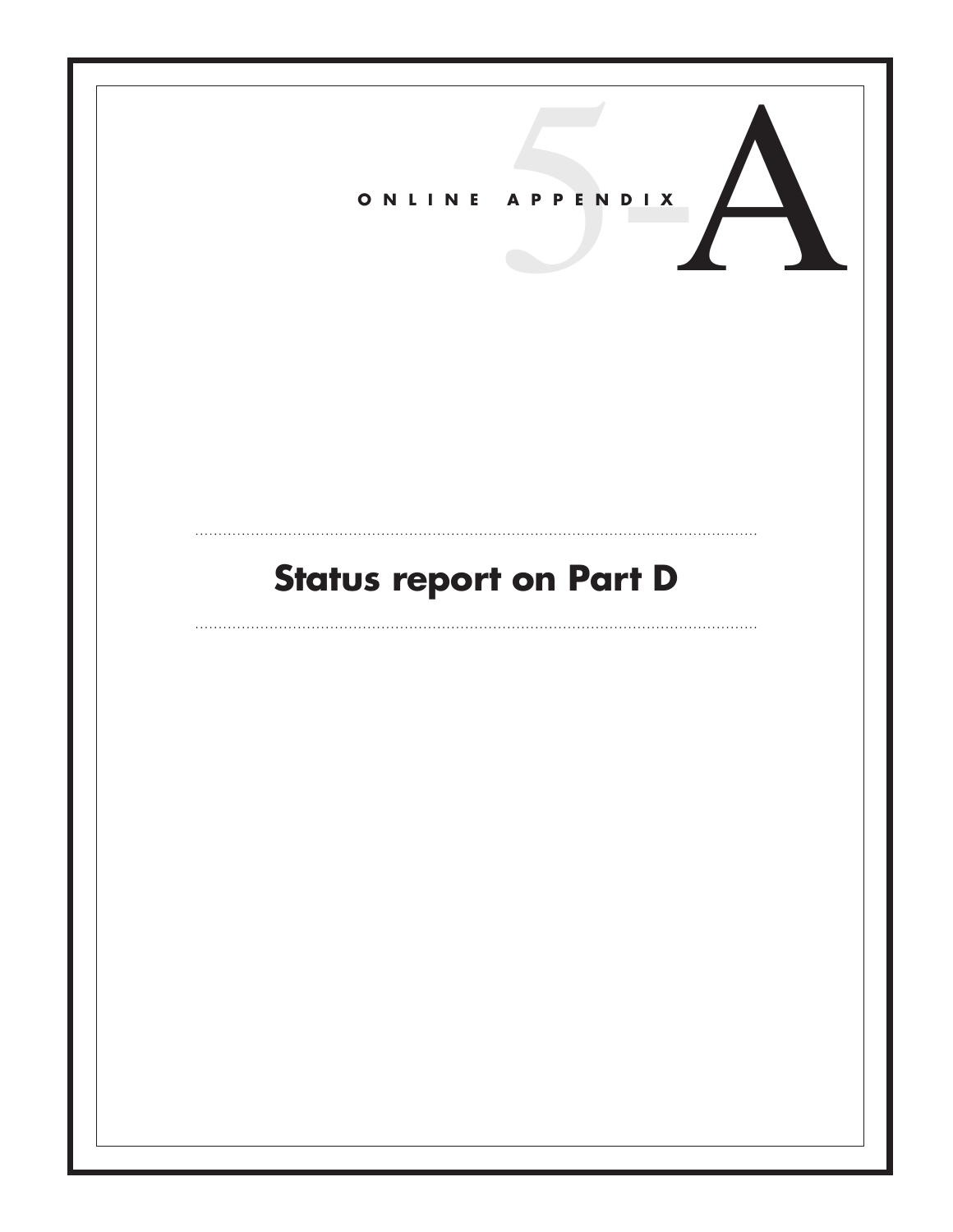**TABLE** 

### **5 –A1 Characteristics of Part D enrollees, 2007**

|                                |                     |                | <b>Plan type</b> |              | Subsidy status |                  |
|--------------------------------|---------------------|----------------|------------------|--------------|----------------|------------------|
|                                | <b>All Medicare</b> | Part D         | <b>PDP</b>       | <b>MA-PD</b> | <b>LIS</b>     | <b>Non-LIS</b>   |
| Beneficiaries* (in millions)   | 46.5                | 26.1           | 18.3             | 7.8          | 10.4           | 15.7             |
| Percent of all Medicare        | 100%                | 56%            | 39%              | 17%          | 22%            | 34%              |
| Gender                         |                     |                |                  |              |                |                  |
| Male                           | 44%                 | 40%            | 39%              | 43%          | 38%            | 41%              |
| Female                         | 56                  | 60             | 61               | 57           | 62             | 59               |
| Race/ethnicity                 |                     |                |                  |              |                |                  |
| White, non-Hispanic            | 78%                 | 74%            | 76%              | 71%          | 59%            | 84%              |
| African American, non-Hispanic | 10                  | 11             | 12               | 10           | 20             | $\boldsymbol{6}$ |
| Hispanic                       | 8                   | 10             | 8                | 14           | 14             | 7                |
| Asian                          | $\overline{2}$      | 3              | 3                | 3            | 5              | $\overline{2}$   |
| Other                          | $\overline{2}$      | $\overline{2}$ | $\overline{2}$   |              | $\overline{2}$ |                  |
| Age                            |                     |                |                  |              |                |                  |
| <65                            | 21%                 | 23%            | 26%              | 16%          | 40%            | 12%              |
| 65-69                          | 22                  | 21             | 19               | 23           | 14             | 25               |
| 70-74                          | 18                  | 18             | 16               | 21           | 13             | 21               |
| 75-79                          | 16                  | 15             | 15               | 18           | 12             | 18               |
| $80+$                          | 23                  | 23             | 23               | 22           | 21             | 24               |

Note: PDP (prescription drug plan), MA–PD (Medicare Advantage–Prescription Drug [plan]), LIS (low-income subsidy). Totals may not sum to 100 percent due to rounding. \*Figures for Medicare and Part D include all beneficiaries with at least one month of enrollment in respective programs. A beneficiary is classified as LIS if that individual received Part D's LIS at some point during the year. If a beneficiary was enrolled in both PDP and MA–PD plans during the year, that individual is classified to the type of plan with the greatest number of months of enrollment.

Source: MedPAC analysis of Medicare Part D denominator and enrollment files from CMS.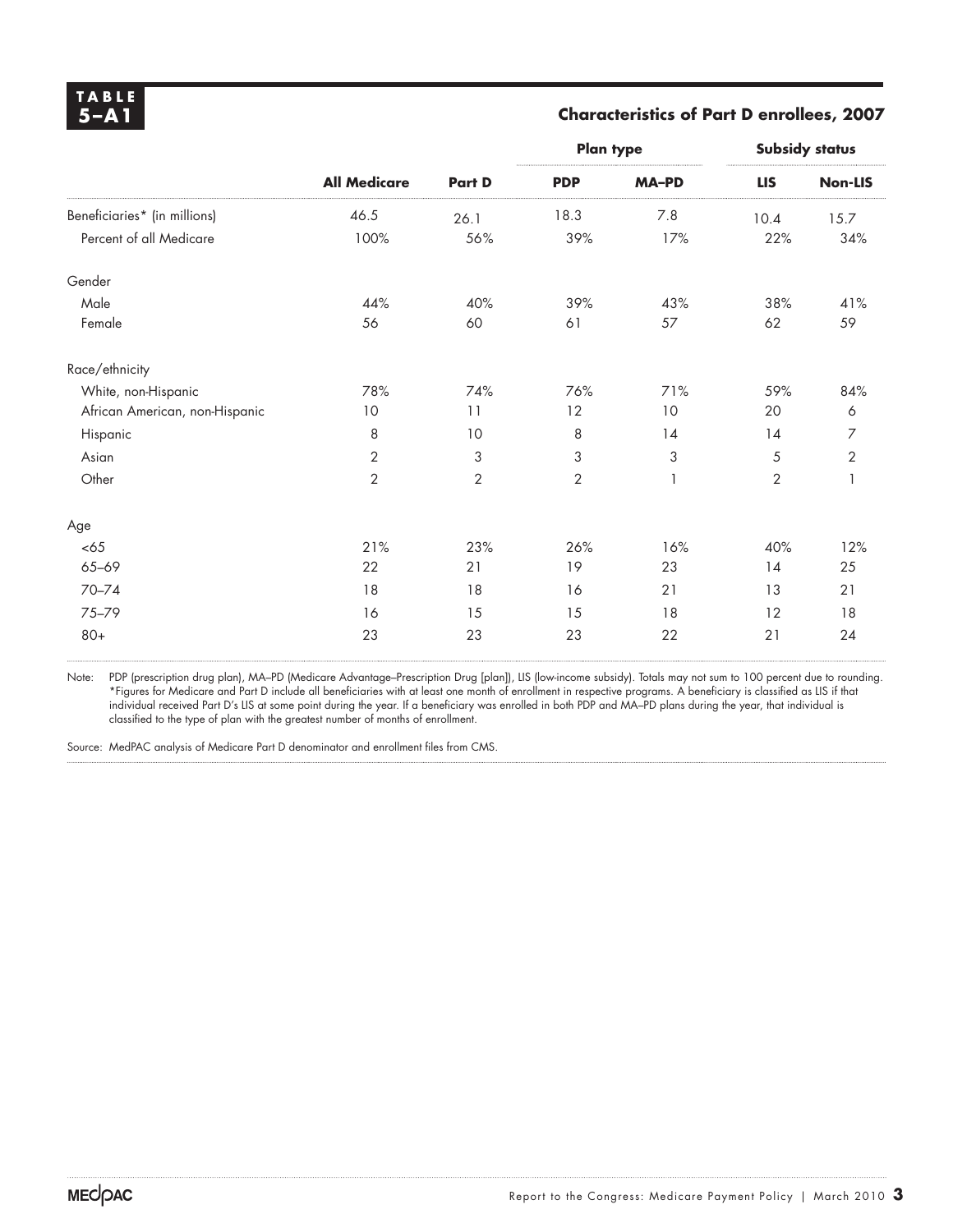# **T A B L E**

## **5 –A2 Number of PDPs qualifying as premium-free to LIS enrollees remains steady for 2010**

|                          |                                                                               |      |        | LIS monthly premium subsidy           | <b>Number of qualifying PDPs</b> |                  |                           |  |
|--------------------------|-------------------------------------------------------------------------------|------|--------|---------------------------------------|----------------------------------|------------------|---------------------------|--|
| <b>PDP</b> region        | State(s)                                                                      | 2009 | 2010   | <b>Difference</b>                     | 2009                             | 2010             | <b>Difference</b>         |  |
| $\mathbf{1}$             | ME, NH                                                                        | \$28 | \$27   | $-11$                                 | 5                                | $\pmb{4}$        | $-1$                      |  |
| $\sqrt{2}$               | CT, MA, RI, VT                                                                | 32   | 35     | 3                                     | 12                               | 13               | $\ensuremath{\mathsf{1}}$ |  |
| 3                        | <b>NY</b>                                                                     | 28   | 33     | 6                                     | 9                                | 11               | $\overline{2}$            |  |
| $\overline{\mathcal{A}}$ | $N_{\rm J}$                                                                   | 31   | 35     | 4                                     | $\overline{7}$                   | $\boldsymbol{6}$ | $-1$                      |  |
| 5                        | DE, DC, MD                                                                    | 31   | 34     | 3                                     | 11                               | 11               | $\mathsf O$               |  |
| 6                        | PA, WV                                                                        | 29   | 32     | 3                                     | 9                                | 11               | $\sqrt{2}$                |  |
| 7                        | VA                                                                            | 32   | 34     | $\mathbf{2}$                          | 13                               | 11               | $-2$                      |  |
| 8                        | NC                                                                            | 33   | 35     | $\mathbb{I}$                          | 11                               | 8                | $-3$                      |  |
| 9                        | SC                                                                            | 32   | 35     | 3                                     | 15                               | 13               | $-2$                      |  |
| 10                       | GA                                                                            | 29   | 30     | $\mathsf O$                           | 11                               | 8                | $-3$                      |  |
| 11                       | FL                                                                            | 21   | 27     | 5                                     | 5                                | 5                | $\circ$                   |  |
| 12                       | AL, TN                                                                        | 30   | 31     | $\begin{array}{c} \hline \end{array}$ | 12                               | 9                | $-3$                      |  |
| 13                       | $M\!$                                                                         | 32   | 35     | 3                                     | 11                               | 9                | $-2$                      |  |
| 14                       | OH                                                                            | 28   | 30     | $\overline{2}$                        | $\acute{\mathrm{o}}$             | 5                | $\mathord{-}1$            |  |
| 15                       | IN, KY                                                                        | 34   | 36     | $\overline{2}$                        | 12                               | 9                | $-3$                      |  |
| 16                       | WI                                                                            | 38   | 38     | $\mathsf O$                           | 16                               | $10$             | $-6$                      |  |
| 17                       | IL                                                                            | 30   | 32     | $\mathbb{I}$                          | 12                               | 10               | $-2$                      |  |
| 18                       | <b>MO</b>                                                                     | 32   | 40     | 8                                     | $\acute{\rm{o}}$                 | 13               | $\overline{\mathcal{I}}$  |  |
| 19                       | AR                                                                            | 27   | 28     | $\overline{2}$                        | 12                               | 15               | 3                         |  |
| 20                       | <b>MS</b>                                                                     | 32   | 33     | $\mathbf{I}$                          | 13                               | 10               | $-3$                      |  |
| 21                       | LA                                                                            | 27   | 31     | $\overline{\mathcal{A}}$              | $\overline{7}$                   | 13               | $\acute{\mathrm{o}}$      |  |
| 22                       | TX                                                                            | 25   | 28     | $\overline{2}$                        | 14                               | 11               | $-3$                      |  |
| 23                       | $\mathsf{OK}% _{\mathsf{CL}}\times\mathsf{C}\times\mathsf{C}\times\mathsf{C}$ | 29   | 32     | 3                                     | 8                                | 10               | $\sqrt{2}$                |  |
| 24                       | KS                                                                            | 34   | 36     | $\overline{2}$                        | 10                               | 9                | $-\mathbb{I}$             |  |
| 25                       | IA, MN, MT, NE, ND, SD, WY                                                    | 33   | 38     | $\overline{\mathcal{A}}$              | 9                                | 8                | $\mathord{-}1$            |  |
| 26                       | <b>NM</b>                                                                     | 21   | 21     | $\mathbb{I}$                          | $\overline{\phantom{a}}$         | 8                | $\mathbbm{1}$             |  |
| 27                       | CO                                                                            | 30   | 31     | $\mathbf{1}$                          | 8                                | 6                | $-2$                      |  |
| 28                       | AZ                                                                            | 16   | 25     | 9                                     | $\overline{c}$                   | 8                | $\boldsymbol{6}$          |  |
| 29                       | <b>NV</b>                                                                     | 20   | 27     | 7                                     | $\mathbf{1}$                     | 5                | $\pmb{4}$                 |  |
| 30                       | OR, WA                                                                        | 32   | 36     | 4                                     | $\overline{z}$                   | 9                | $\sqrt{2}$                |  |
| 31                       | ID, UT                                                                        | 37   | $41\,$ | 3                                     | 9                                | 9                | $\mathsf O$               |  |
| 32                       | CA                                                                            | 25   | 29     | 4                                     | $\acute{\rm{o}}$                 | $\overline{7}$   | $\mathbf{1}$              |  |
| 33                       | $\mathsf{H}\mathsf{I}$                                                        | 25   | 26     | $\mathbf{1}$                          | 5                                | $\overline{7}$   | $\overline{2}$            |  |
| 34                       | $\mathsf{AK}$                                                                 | 36   | 38     | $\overline{2}$                        | 7                                | $\acute{\rm{o}}$ | $-1$                      |  |
|                          | Total                                                                         | N/A  | N/A    | N/A                                   | 308                              | 307              | $-1$                      |  |

Note: PDP (prescription drug plan), LIS (low-income subsidy), N/A (not applicable).

Source: MedPAC based on CMS 2010 PDP landscape file.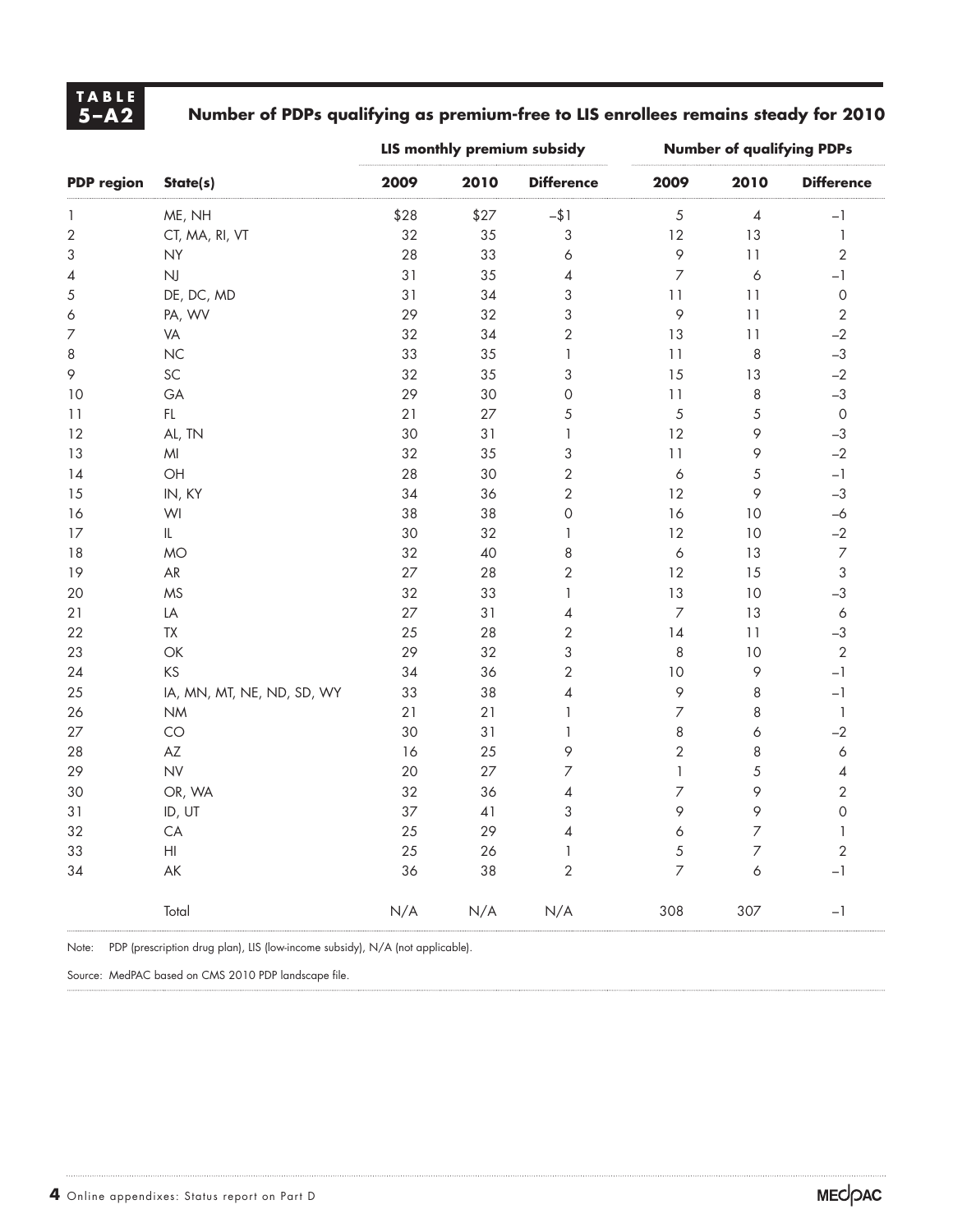

Share of Medicare beneficiaries enrolled in Part D by region, 2007



Note: Definition of region based on prescription drug plan regions used in Part D.

Source: MedPAC analysis of Part D enrollment data from CMS.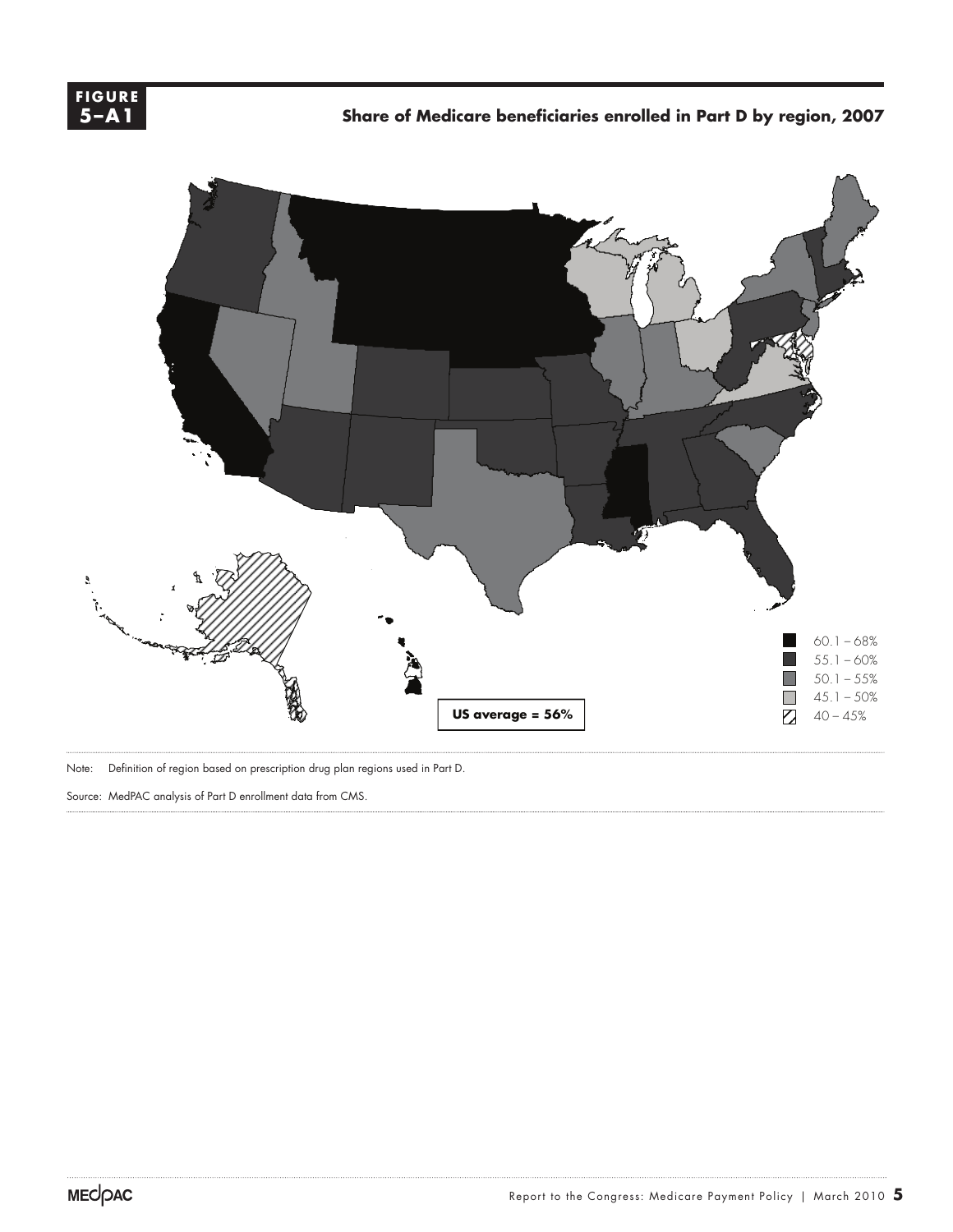

 **Share of Part D enrollees in MA–PDs by region, 2007**

**XXXX.......**



Note: MA–PD (Medicare Advantage–Prescription Drug [plan]). Definition of region based on prescription drug plan regions used in Part D.

Source: MedPAC analysis of Medicare Part D enrollment data from CMS.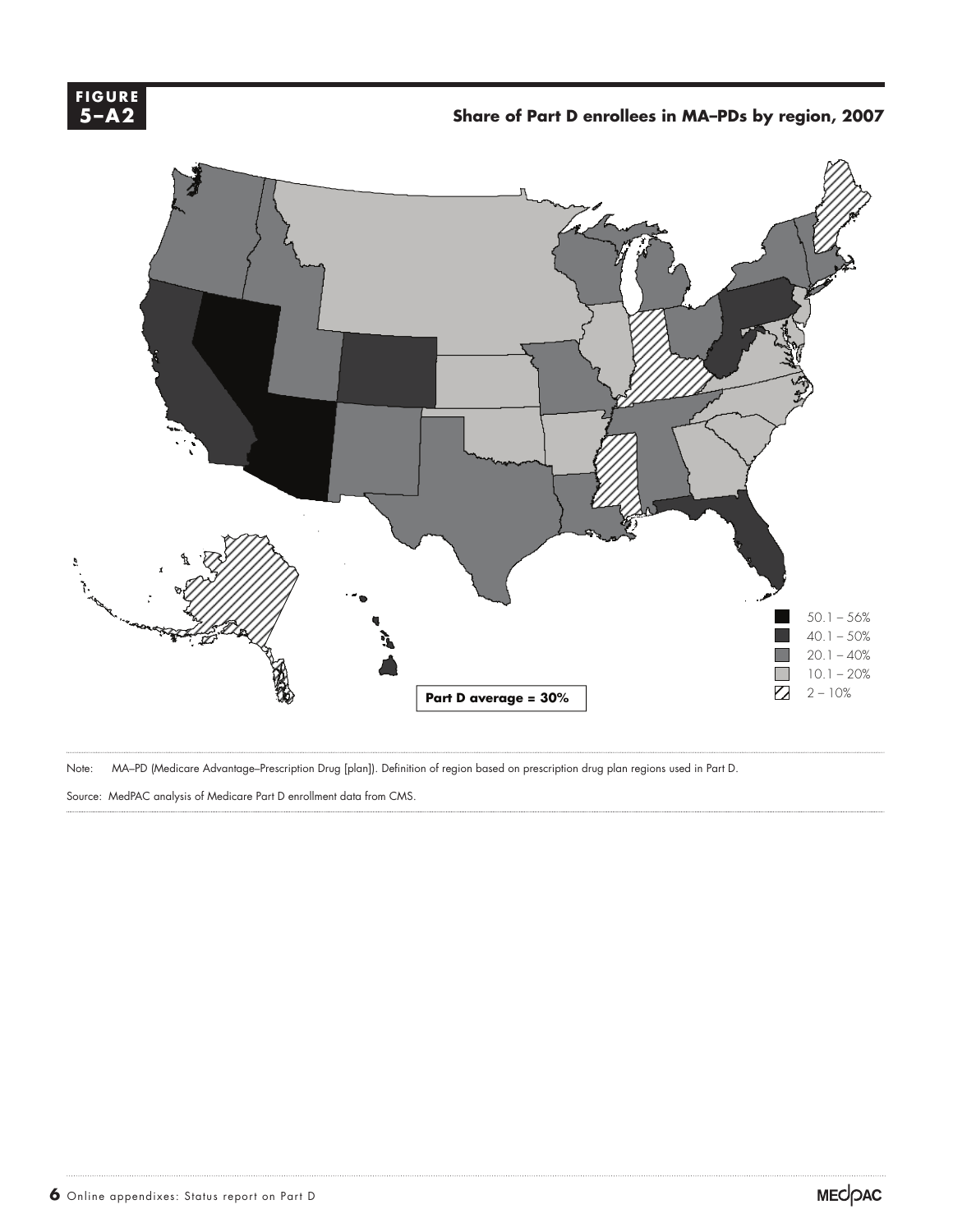

 **Share of Part D enrollees receiving the low-income subsidy by region, 2007 X** ....



Note: Definition of region based on prescription drug plan regions used in Part D.

Source: MedPAC analysis of Medicare Part D enrollment data from CMS.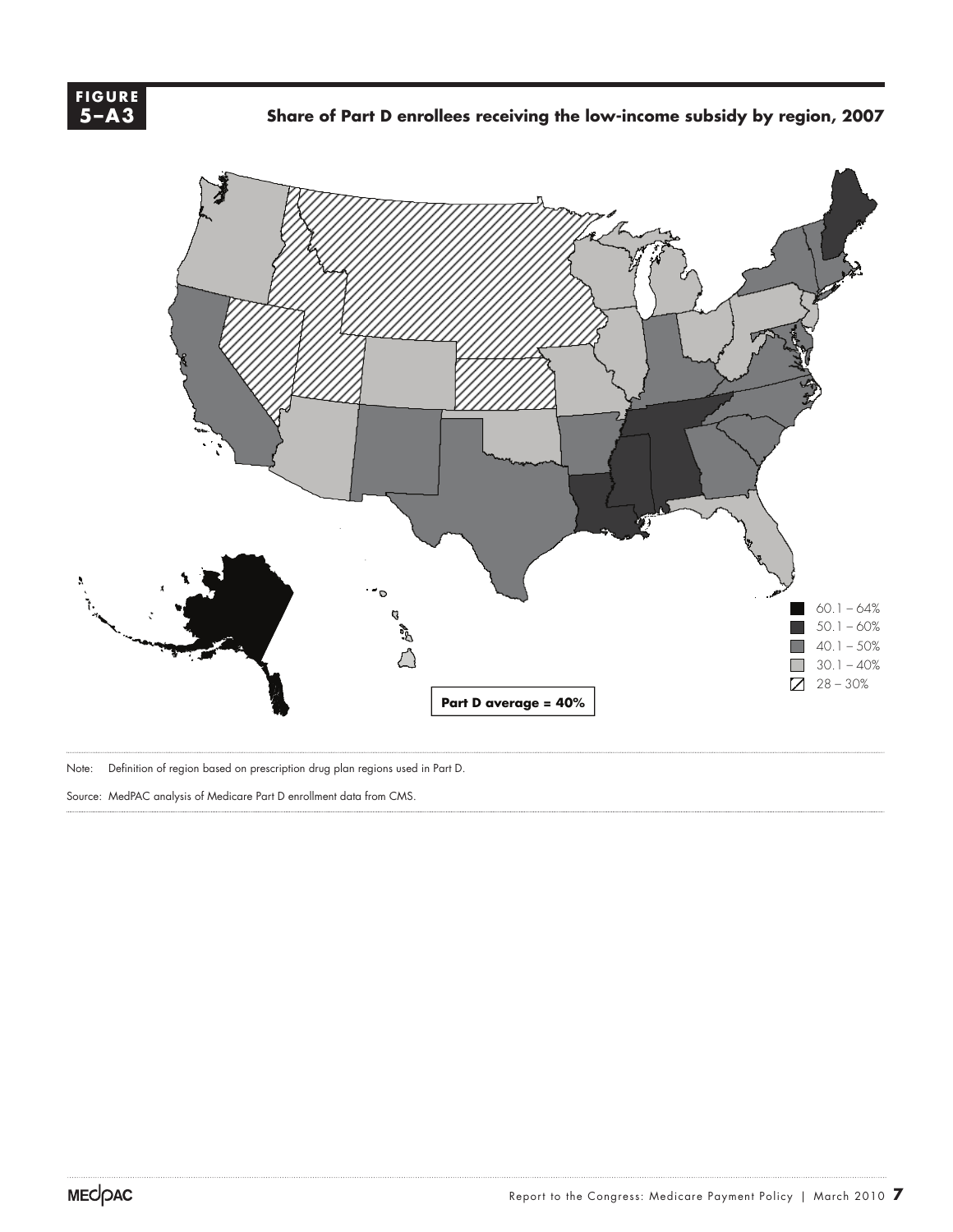**5-A4 5 –A4F I G U R E**

**A4** Most enrollees are in plans with formularies that use cost-sharing tiers  $- A4$ **for generics, preferred brand-name drugs, and nonpreferred brands**



Note: PDP (prescription drug plan), MA–PD (Medicare Advantage–Prescription Drug [plan]). In addition, most plans use a specialty tier for high-priced drugs and biologics. Formularies for 2010 are weighted by 2009 enrollment.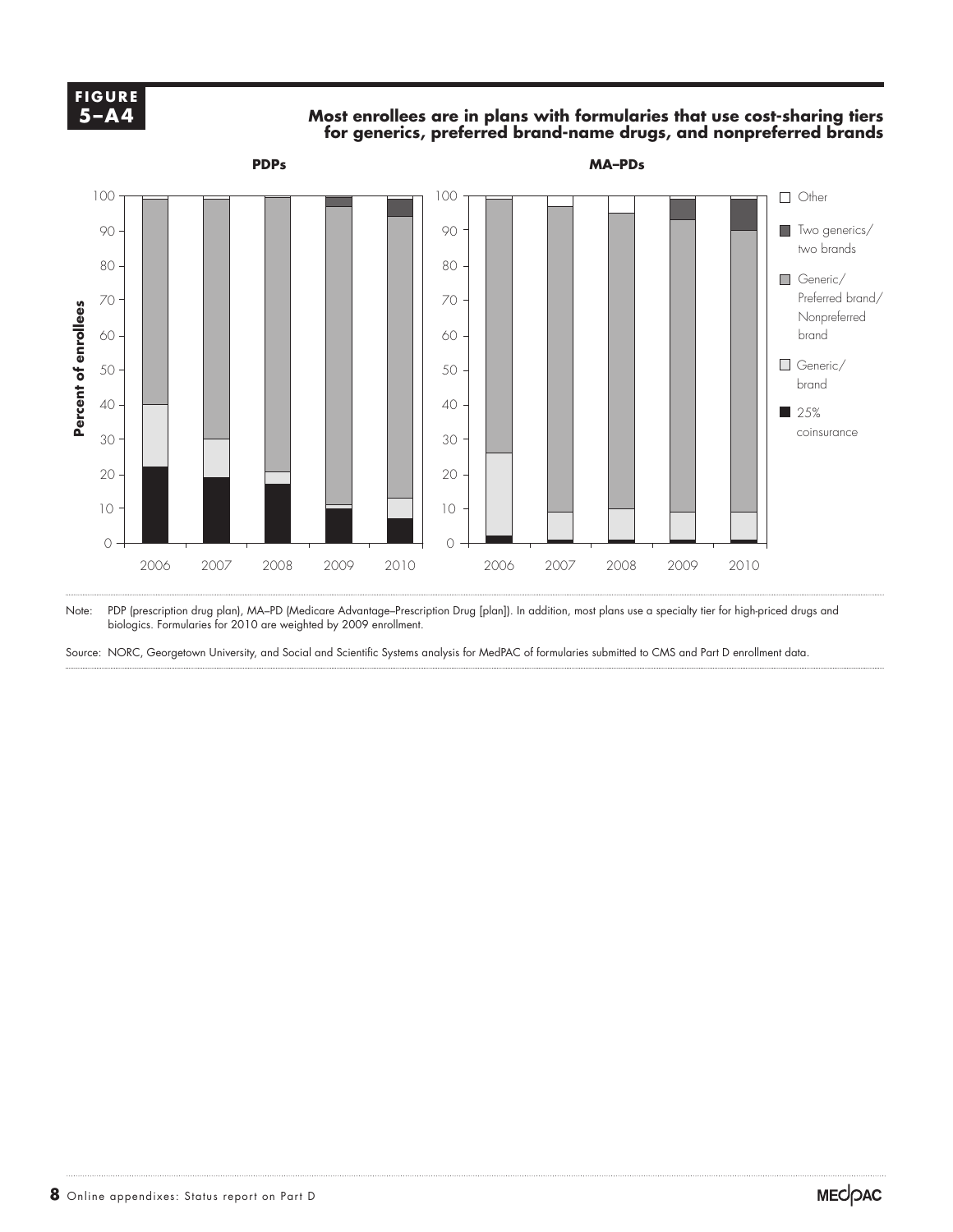

#### **In 2010, the typical Part D enrollee is in a plan with a formulary that lists a broad number of drugs**



Note: PDP (prescription drug plan), MA–PD (Medicare Advantage–Prescription Drug [plan], SNP (special needs plan). Percent of all chemical entities on the 2010 CMS formulary reference file, weighted by 2009 enrollment. n refers to number of plans.

Source: NORC, Georgetown University, and Social and Scientific Systems analysis for MedPAC of formularies submitted to CMS and Part D enrollment data.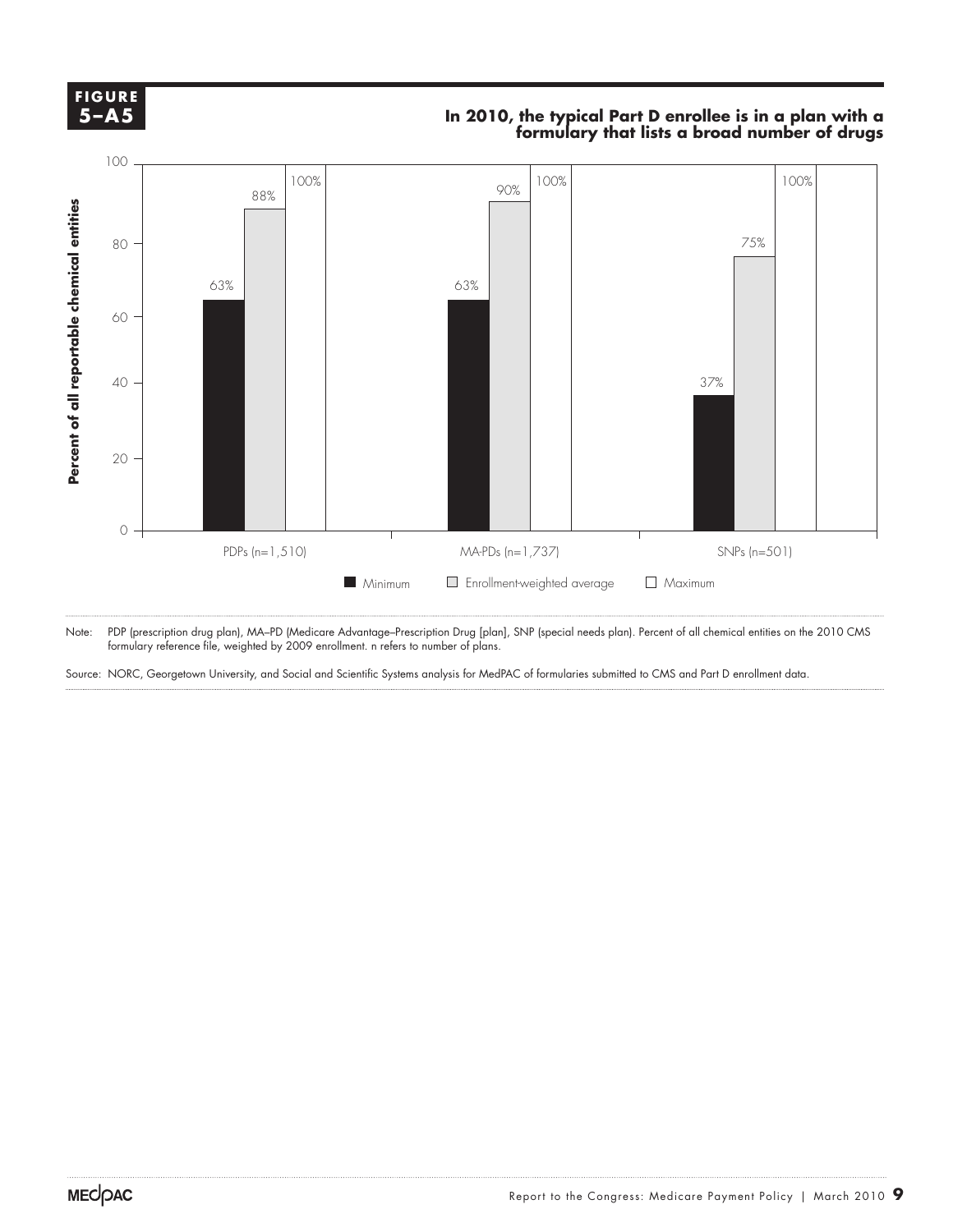#### **5 –A3 Average prospective monthly payments per enrollee for basic coverage**

|                                 | Amounts used as the basis<br>for prospective payments |                   |                   |                   | <b>Fully enrollment-weighted</b><br>amounts |         |         |         |         |
|---------------------------------|-------------------------------------------------------|-------------------|-------------------|-------------------|---------------------------------------------|---------|---------|---------|---------|
|                                 | 2006 <sup>a</sup>                                     | 2007 <sup>b</sup> | 2008 <sup>c</sup> | 2009 <sup>d</sup> | 2010 <sup>d</sup>                           | 2007    | 2008    | 2009    | 2010    |
| Amounts in dollars              |                                                       |                   |                   |                   |                                             |         |         |         |         |
| National average monthly bid    |                                                       |                   |                   |                   |                                             |         |         |         |         |
| Base beneficiary premium        | \$32.20                                               | \$27.35           | \$27.93           | \$30.36           | \$31.94                                     | \$26.23 | \$27.28 | \$30.36 | \$31.94 |
| Monthly payment to sponsors     | 60.10                                                 | 53.08             | 52.59             | 53.97             | 56.39                                       | 50.36   | 52.02   | 53.97   | 56.39   |
| Subtotal                        | 92.30                                                 | 80.43             | 80.52             | 84.33             | 88.33                                       | 76.59   | 79.30   | 84.33   | 88.33   |
| Expected individual reinsurance | 33.98                                                 | 26.82             | 29.01             | 34.73             | 36.92                                       | 26.27   | 27.68   | 34.73   | 36.92   |
| Total average benefit cost      | 126.28                                                | 107.25            | 109.53            | 119.06            | 125.25                                      | 102.86  | 106.98  | 119.06  | 125.25  |
| Annual percent change           |                                                       |                   |                   |                   |                                             |         |         |         |         |
| National average monthly bid    |                                                       |                   |                   |                   |                                             |         |         |         |         |
| Base beneficiary premium        | N/A                                                   | $-15%$            | 2%                | 9%                | 5%                                          | $-19%$  | 4%      | 11%     | 5%      |
| Monthly payment to sponsors     | N/A                                                   | $-12$             | $-1$              | 3                 | 4                                           | $-16$   | 3       | 4       | 4       |
| Subtotal                        | N/A                                                   | $-13$             | O                 | 5                 | 5                                           | $-17$   | 4       | 6       | 5       |
| Expected individual reinsurance | N/A                                                   | $-21$             | 8                 | 20                | 6                                           | $-23$   | 5       | 25      | 6       |
| Total average benefit cost      | N/A                                                   | $-15$             | $\overline{2}$    | 9                 | 5                                           | $-19$   | 4       | 11      | 5       |

Note: N/A (not applicable). These amounts reflect averages based on bids to provide basic Part D benefits; they do not net out subsequent reconciliation amounts with CMS. They were calculated from bids by plans to provide the defined standard benefit or actuarially equivalent basic benefits as well as the portion of enhanced Part D coverage attributable to basic benefits. Enrollees in plans with enhanced coverage must pay the full price of benefits that supplement basic coverage. The combination of monthly payments to plans and expected payments for individual reinsurance make up 74.5 percent of total average monthly benefit costs. a. Part D began in 2006 and Medicare law directed CMS to weight the bids of stand-alone drug plans equally (with an aggregate weight representing enrollment in traditional Medicare) and weight bids from Medicare Advantage (MA) drug plans by their prior year MA enrollment.

b. CMS used its general demonstration authority to calculate these values using 20 percent enrollment weighting and 80 percent weighting as in the 2006 approach.

c. CMS used its general demonstration authority to calculate these values using 60 percent enrollment weighting and 40 percent weighting as in the 2006 approach.

d. Bids are fully weighted by prior year enrollment as called for by law.

Source: MedPAC based on CMS releases of Part D national average monthly bid amounts and base beneficiary premiums for 2006 through 2010 as well as other data provided by CMS.